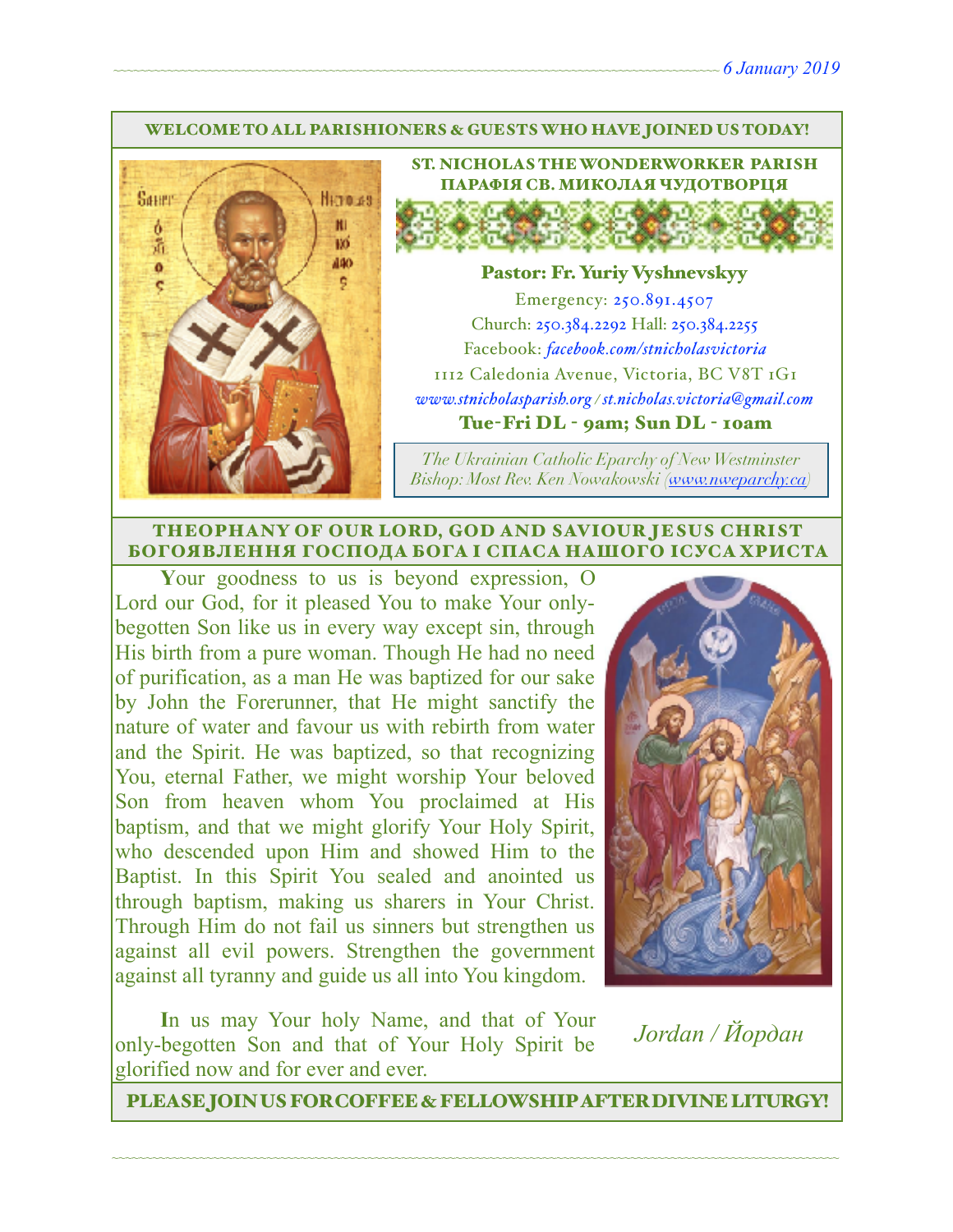| <b>SUNDAY HYMNS</b>                                                                                                                                                                                                                                                                                                                                                                                                                                                                                                                                                                                                                                                                                                                                  |                                           |                                                                         |                                               |                     |         |  |
|------------------------------------------------------------------------------------------------------------------------------------------------------------------------------------------------------------------------------------------------------------------------------------------------------------------------------------------------------------------------------------------------------------------------------------------------------------------------------------------------------------------------------------------------------------------------------------------------------------------------------------------------------------------------------------------------------------------------------------------------------|-------------------------------------------|-------------------------------------------------------------------------|-----------------------------------------------|---------------------|---------|--|
| <b>OPENING HYMN</b>                                                                                                                                                                                                                                                                                                                                                                                                                                                                                                                                                                                                                                                                                                                                  |                                           |                                                                         | Бог Предвічний / God Eternal pg. 28-29        |                     |         |  |
| <b>COMMUNION HYMN</b>                                                                                                                                                                                                                                                                                                                                                                                                                                                                                                                                                                                                                                                                                                                                | Бог Ся Рождає / God Is Begotten pg. 34-36 |                                                                         |                                               |                     |         |  |
| <b>CLOSING HYMN</b>                                                                                                                                                                                                                                                                                                                                                                                                                                                                                                                                                                                                                                                                                                                                  |                                           | В Вифлеємі Новина / Joy In Bethlehem pg. 38-40                          |                                               |                     |         |  |
| Please join us today in singing our Sunday hymns!                                                                                                                                                                                                                                                                                                                                                                                                                                                                                                                                                                                                                                                                                                    |                                           |                                                                         |                                               |                     |         |  |
| <b>SUNDAY &amp; DAILY SCHEDULE</b>                                                                                                                                                                                                                                                                                                                                                                                                                                                                                                                                                                                                                                                                                                                   |                                           |                                                                         |                                               |                     |         |  |
| <b>SUNDAY</b> , January 6                                                                                                                                                                                                                                                                                                                                                                                                                                                                                                                                                                                                                                                                                                                            |                                           | Divine Liturgy; Great Blessing of Water; Blessing with Oil              |                                               | 10:00 AM            |         |  |
| <b>MONDAY, January 7</b>                                                                                                                                                                                                                                                                                                                                                                                                                                                                                                                                                                                                                                                                                                                             |                                           |                                                                         |                                               | <b>NO SERVICESS</b> |         |  |
| <b>TUESDAY, January 8</b>                                                                                                                                                                                                                                                                                                                                                                                                                                                                                                                                                                                                                                                                                                                            |                                           | Divine Liturgy of St. John Chrysostom                                   |                                               |                     |         |  |
| <b>WEDNESDAY, January 9</b>                                                                                                                                                                                                                                                                                                                                                                                                                                                                                                                                                                                                                                                                                                                          |                                           | Divine Liturgy of St. John Chrysostom                                   |                                               |                     | 9:00 AM |  |
| THURSDAY, January 10                                                                                                                                                                                                                                                                                                                                                                                                                                                                                                                                                                                                                                                                                                                                 |                                           | <b>NO SERVICESS</b>                                                     |                                               |                     |         |  |
| FRIDAY, January 11                                                                                                                                                                                                                                                                                                                                                                                                                                                                                                                                                                                                                                                                                                                                   |                                           |                                                                         |                                               | <b>NO SERVICESS</b> |         |  |
| <b>SATURDAY, January 12</b>                                                                                                                                                                                                                                                                                                                                                                                                                                                                                                                                                                                                                                                                                                                          |                                           | <b>NO SERVICESS</b>                                                     |                                               |                     |         |  |
| <b>SUNDAY, January 13</b>                                                                                                                                                                                                                                                                                                                                                                                                                                                                                                                                                                                                                                                                                                                            |                                           | Divine Liturgy - for the Parishioners of St Nicholas Parish<br>10:00 AM |                                               |                     |         |  |
| Please Note: to request a Divine Liturgy for a special intention, please see Fr. Yuriy to arrange for it!                                                                                                                                                                                                                                                                                                                                                                                                                                                                                                                                                                                                                                            |                                           |                                                                         |                                               |                     |         |  |
| <b>SUNDAY EPISTLE READERS</b>                                                                                                                                                                                                                                                                                                                                                                                                                                                                                                                                                                                                                                                                                                                        |                                           |                                                                         |                                               |                     |         |  |
| <b>DATE</b>                                                                                                                                                                                                                                                                                                                                                                                                                                                                                                                                                                                                                                                                                                                                          | <b>READING</b>                            | <b>UKRAINIAN</b><br><b>ENGLISH</b>                                      |                                               |                     |         |  |
| SUNDAY, January 6                                                                                                                                                                                                                                                                                                                                                                                                                                                                                                                                                                                                                                                                                                                                    | Ti $2:11-14$ ; $3:4-7$                    |                                                                         | Yuliya Pelekhata<br><b>Bryan Melnyk</b>       |                     |         |  |
| SUNDAY, January 13                                                                                                                                                                                                                                                                                                                                                                                                                                                                                                                                                                                                                                                                                                                                   | Eph. 4:7-13                               |                                                                         | Dmytro Maksymiv                               | Carol Chapman       |         |  |
| <b>SUNDAY, January 20</b>                                                                                                                                                                                                                                                                                                                                                                                                                                                                                                                                                                                                                                                                                                                            | 2 Tim. 3:10-15                            | Kateryna Yaremyn                                                        |                                               | Peter Iwanuck       |         |  |
| <b>SUNDAY, January 27</b>                                                                                                                                                                                                                                                                                                                                                                                                                                                                                                                                                                                                                                                                                                                            | 1 Tim. 5:15-17                            | Glikeria Iwanuck                                                        |                                               | Darryl Huculak      |         |  |
| Thank you, Epistle readers, for your service in proclaiming God's Word!                                                                                                                                                                                                                                                                                                                                                                                                                                                                                                                                                                                                                                                                              |                                           |                                                                         |                                               |                     |         |  |
| <b>2018 PARISH COUNCIL EXECUTIVE</b>                                                                                                                                                                                                                                                                                                                                                                                                                                                                                                                                                                                                                                                                                                                 |                                           |                                                                         | <b>PASTORAL MINISTRY &amp; HOLY MYSTERIES</b> |                     |         |  |
| CHAIRPERSONAlec Rossa - 250.472.3374<br>SECRETARYRichard DeMerchant - 250.893.3484<br>BAPTISMSby appointment<br>MARRIAGESsix months notice should<br>FINANCIAL SECRETARYDavid Newberry - 250.598.8197<br>be given to the parish priest, and he should be<br>FUNDRAISING/HALL RENTALRobert Herchak - 250.386.7872<br>contacted before any other arrangements are made<br>MAINTENANCEMurray Chapman - 250.658.4769<br>FUNERALSby appointment<br>LITURGICAL COMMITTEEMotria Koropecky - 250.658.3051<br>MEMBER AT LARGECindy Lazaruk - 778.677.9072<br>Bequests & Wills: Leaving a bequeath is a process of giving a donation through your will. It is                                                                                                  |                                           |                                                                         |                                               |                     |         |  |
| simply a distribution from your estate to a charitable organization through your last will and testament. It<br>can be as small or as large a donation as you wish. It is important that you talk to your lawyer about the<br>process. In your kindness please remember St Nicholas the Wonderworker Ukrainian Catholic Church in<br>your bequeath and will. If anyone wishes to make such a bequeath in their will, the following clause may<br>be included or added to a will: "I give, devise, and bequeath to St Nicholas the Wonderworker Ukrainian<br>Catholic Parish - 1112 Caledonia Avenue, Victoria BC, V8T 1G1, the sum of \$<br>$($ or<br>$\%$ of my<br>estate), to be used for the benefit of the parish and it's pastoral activities." |                                           |                                                                         |                                               |                     |         |  |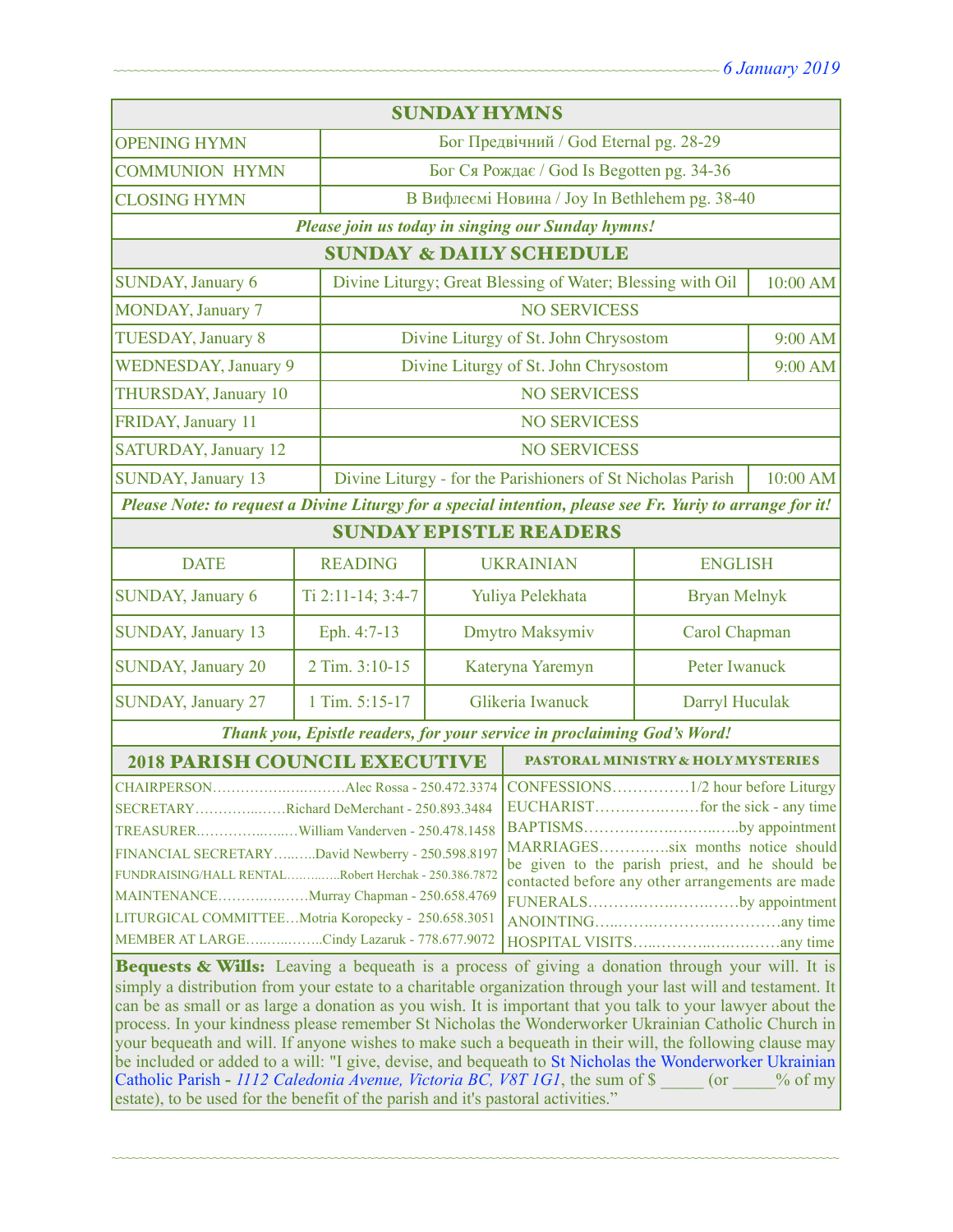## **Vibrant Parish Prayer**

**O** God, Creator of Heaven and Earth! Because of your indescribable love for us, you sent your Only-Begotten Son, Our Lord and Saviour, Jesus Christ - The Way, The Truth, and The Life and our Salvation. In His name, we turn to You. Strengthen our hearts and minds in Christian love and in unity of purpose as we strive to build a Vibrant Parish. Give us the grace to model our lives according to the Word of God. Instill in us the desire to pray and to celebrate the Holy Mysteries as one Christian Family in our Parish Community. Inspire us to follow Your great command to be a servant to the less fortunate among us! Grant this, O Lord, through the mercies and love for mankind of Your Only-Begotten Son with whom You are blessed, together with Your All-Holy, Good and Life-Giving Spirit, now and forever and ever. Amen!



## **St. Nicholas Parish**

**A Place To Encounter The Living Christ** Through the word, the Holy Mysteries & Prayer, Serving One's Neighbor, Leadership Fostering & Serving Unity and Missionary Spirit (His Beatitude Sviatoslav)



#### **Молитва Живої Парафії**

**Г**осподи Ісусе Христе, Пастирю Добрий, як колись Ти пригорнув заблуканих овечок, щоб вони пізнали Твій голос і були Твоїм стадом, так і сьогодні глянь ласкаво з небесних висот на нашу парафію та зішли на неї Твого Святого Духа, щоб вона була місцем пізнання радості Доброї Новини. Скріплюй нас Твоєю присутністю та єднай нас кожночасно в молитві. Даруй нам духа служіння ближньому, щоб у нашій парафії кожний міг зустріти Тебе, милостивого Бога. Благослови наш духовний провід Твоєю мудрістю і дай, щоб ніхто з нас не шкодував ні часу, ні талантів, ні матеріальних дібр для розбудови Твого царства. Єднай нас у мирі та злагоді, щоб ми були Твоєю спільнотою любові. Всели в нас місійного духа, щоб ми стали тим світилом євангельського слова, молитви і добрих діл, що кличе кожного до участі в Божественному житті, щоб славилося, Спасе, Твоє Ім'я з безначальним Твоїм Отцем та пресвятим, благим і животворящим Твоїм Духом нині, і повсякчас, і на віки віків. Амінь.

# DIVINE LITURGY PROPERS

*The Divine Liturgy - An Anthology for Worship: Liturgy - pg. 270-318; propers - pg. 788 The Liturgy prescribed for today is that of St. John Chrysostom.* 

#### **First Antiphon**

~~~~~~~~~~~~~~~~~~~~~~~~~~~~~~~~~~~~~~~~~~~~~~~~~~~~~~~~~~~~~~~~~~~~~~~~~~~~~~~~~~~~~~~~~~~~~~~~~~~~~~~~~~~~

*Verse:* When Israel came forth from Egypt, the house of Jacob from an alien people. **Refrain:** Through the prayers of the Mother of God, O Saviour, save us.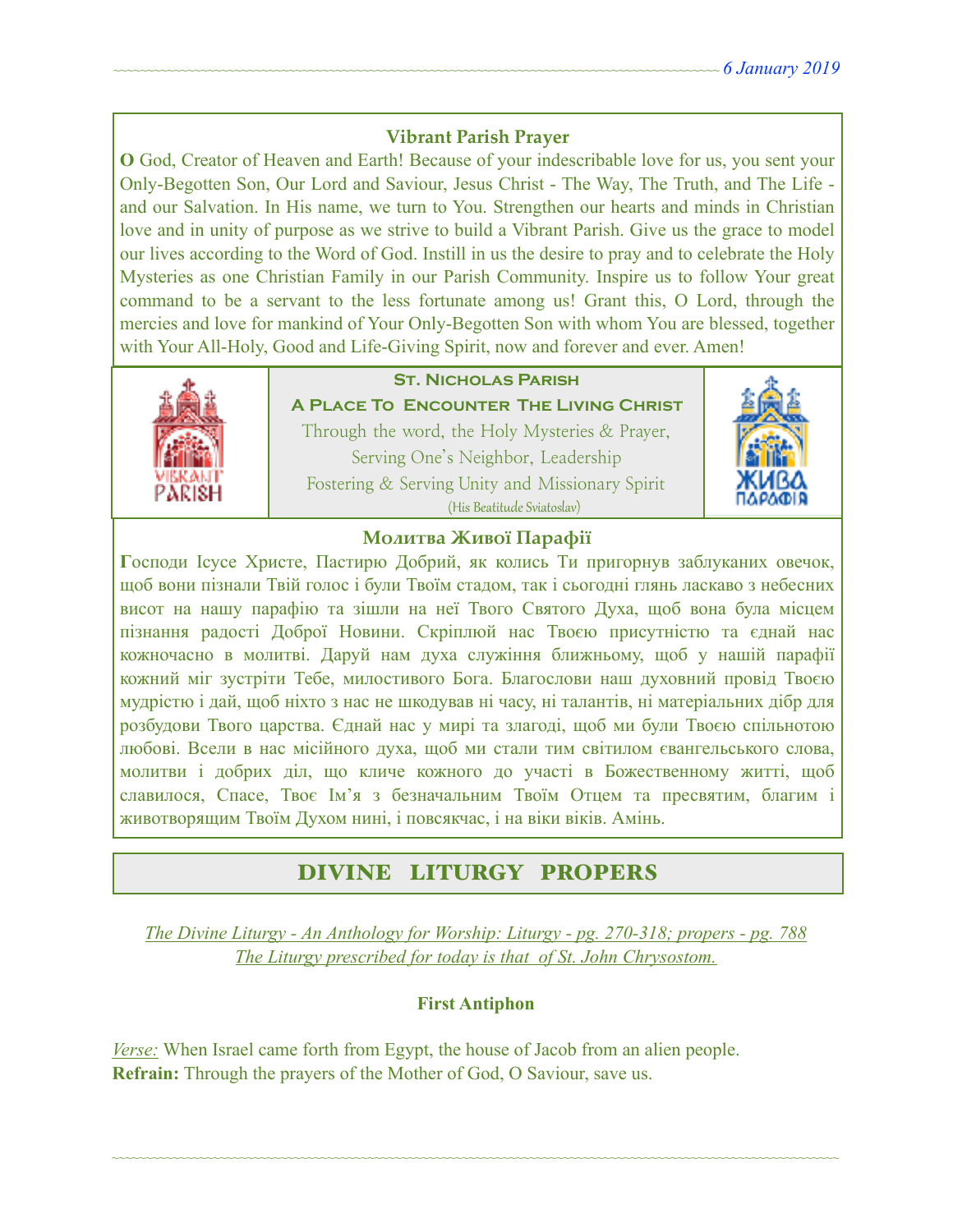*Verse:* Judah became His sanctuary, Israel His dominion. **Refrain:** Through the prayers of the Mother of God...

*Verse:* The sea beheld this and fled, the Jordan turned back on its course. **Refrain:** Through the prayers of the Mother of God…

*Verse:* Why was is, O sea, that you fled, that you, O Jordan, turned back on your course? **Refrain:** Through the prayers of the Mother of God..

#### **Glory: Now: Only-begotten Son ...**

#### **Third Antiphon**

*Verse:* Give thanks to the Lord, for He is good, for His mercy endures forever. **Troparion, Tone 1:** When You, O Lord, were baptized in the Jordan,\* worship of the Trinity was revealed;\* the voice of the Father bore witness to You,\* naming You the "beloved Son,"\* and the Spirit in the form of a dove confirmed the Word's certainty.\* Glory to You, O Christ God,\* who appeared and enlightened the world.

*Verse:* Therefore let the house of Israel say that He is good, for His mercy endures forever. **Troparion, Tone 1:** When You, O Lord, were baptized ...

*Verse:* Therefore, let the house of Aaron say that He is good, for His mercy endures forever. **Troparion, Tone 1:** When You, O Lord, were baptized ...

*Verse:* Let all who fear the Lord say that He is good, for His mercy endures forever. **Troparion, Tone 1:** When You, O Lord, were baptized ...

*Entrance verse:* Blessed is He Who comes in the name of the Lord, we bless you from the house of the Lord; the Lord is God and has appeared to us. **Troparion, Tone 1:** When You, O Lord, were baptized ...

**Glor: Now: Kontakion, Tone 4:** Today you have appeared to the world and Your light, O Lord, has been signed on us, who with knowledge sing Your praises. You have come, You have appeared, O unapproachable Light.

*Instead of* **"Holy God…"** *we sing:* All you, who have been baptized into Christ, you have put on Christ! Alleluia!

**Prokimenon, Tone 4:** Blessed is He, who comes in the Name of the Lord; God the Lord has appeared to us. *Verse:* Give thanks to the Lord for He is good for His mercy endures forever.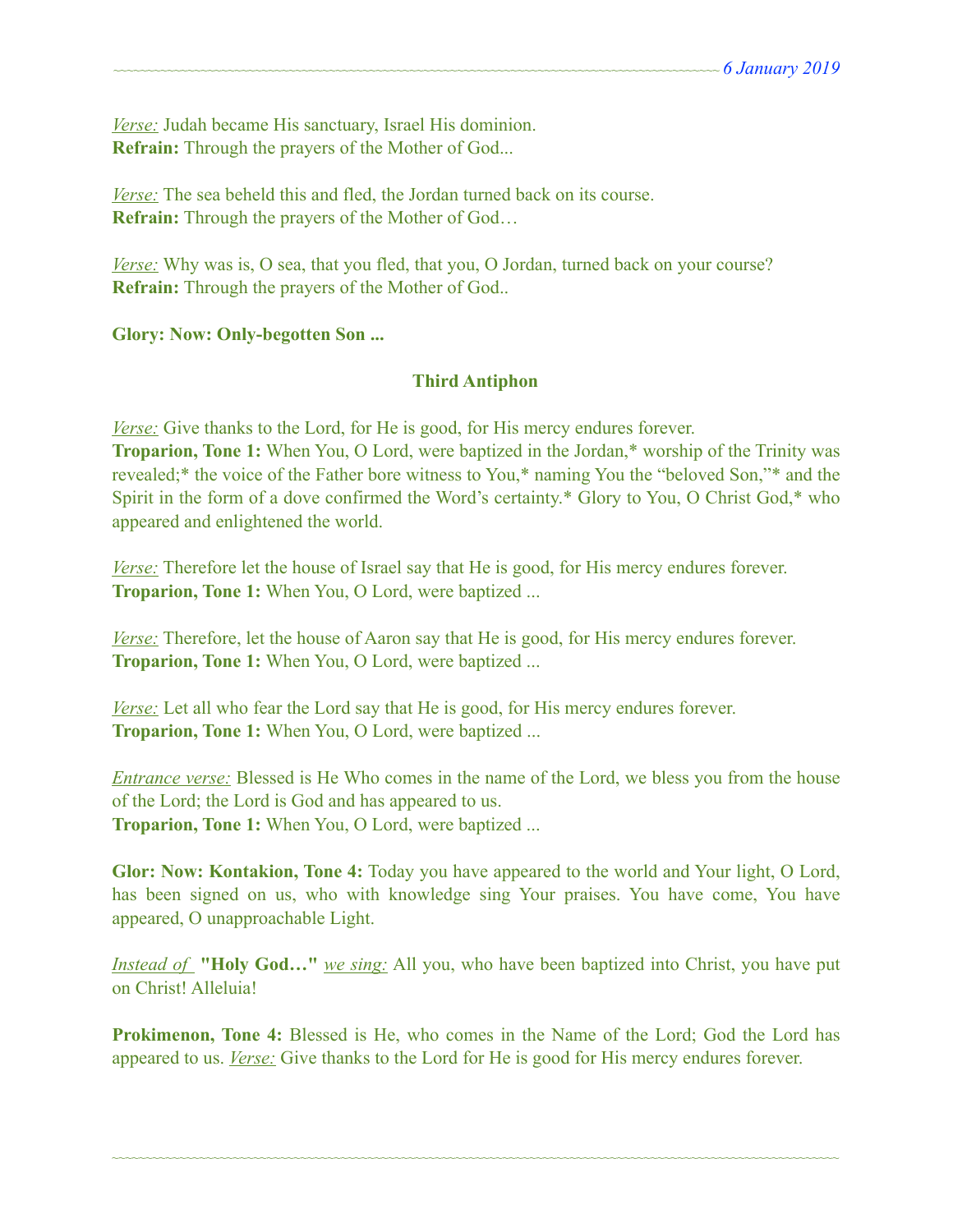**Epistle - Titus 2:11-15; 3:4-7 - A reading from the letter of St. Paul to Titus:** My son Titus, the grace of God has appeared, saving all and training us to reject godless ways and worldly desires and to live temperately, justly, and devoutly in this age, as we await the blessed hope, the appearance of the glory of the great God and of our savior Jesus Christ, who gave himself for us to deliver us from all lawlessness and to cleanse for himself a people as his own, eager to do what is good. For we ourselves were once foolish, disobedient, deluded, slaves to various desires and pleasures, living in malice and envy, hateful ourselves and hating one another. But when the kindness and generous love of God our savior appeared, not because of any righteous deeds we had done but because of his mercy, he saved us through the bath of rebirth and renewal by the holy Spirit, whom he richly poured out on us through Jesus Christ our savior, so that we might be justified by his grace and become heirs in hope of eternal life.

**Alleluia, Tone 4:** *Verse:* Bring to the Lord, you sons of God; bring to the Lord young rams. *Verse:* The voice of the Lord is over the waters, the God of glory has thundered, the Lord reigns over vast waters.

**Gospel - Matthew 3: 13-17 -** Then Jesus came from Galilee to John at the Jordan to be baptized by him. John tried to prevent him, saying, "I need to be baptized by you, and yet you are coming to me?" Jesus said to him in reply, "Allow it now, for thus it is fitting for us to fulfill all righteousness." Then he allowed him. After Jesus was baptized, he came up from the water and behold, the heavens were opened [for him], and he saw the Spirit of God descending like a dove [and] coming upon him. And a voice came from the heavens, saying, "This is my beloved Son, with whom I am well pleased."

*Instead of* **"It is truly…"** *we sing:* O my soul, magnify Christ the King, baptized in the Jordan.

**Irmos, Tone 2:** Every tongue is at a loss to praise you as is your due, O Mother of God. Even a spirit from above is filled with dizziness when seeking to sing your praises. But since you are good, accept out faith, for you know well our love inspired by God. For it is you who protect all Christians; therefore, we magnify you.

**Communion Verse:** The Grace of God has appeared, bringing salvation to all. Alleluia, alleluia, alleluia!

*Instead of* "Blessed is He who comes..." *we sing:* All creation is filled with rejoicing today, for Christ is born of a Virgin. *(1х)* 

*Instead of* "We have seen the true light..." *we sing*: All creation is filled with rejoicing today, for Christ is born of a Virgin. *(1х)* 

*Instead of* "May our mouths..." *and* "Blessed be the Name..." *we sing:* All creation is filled with rejoicing today, for Christ is born of a Virgin. *(3x)*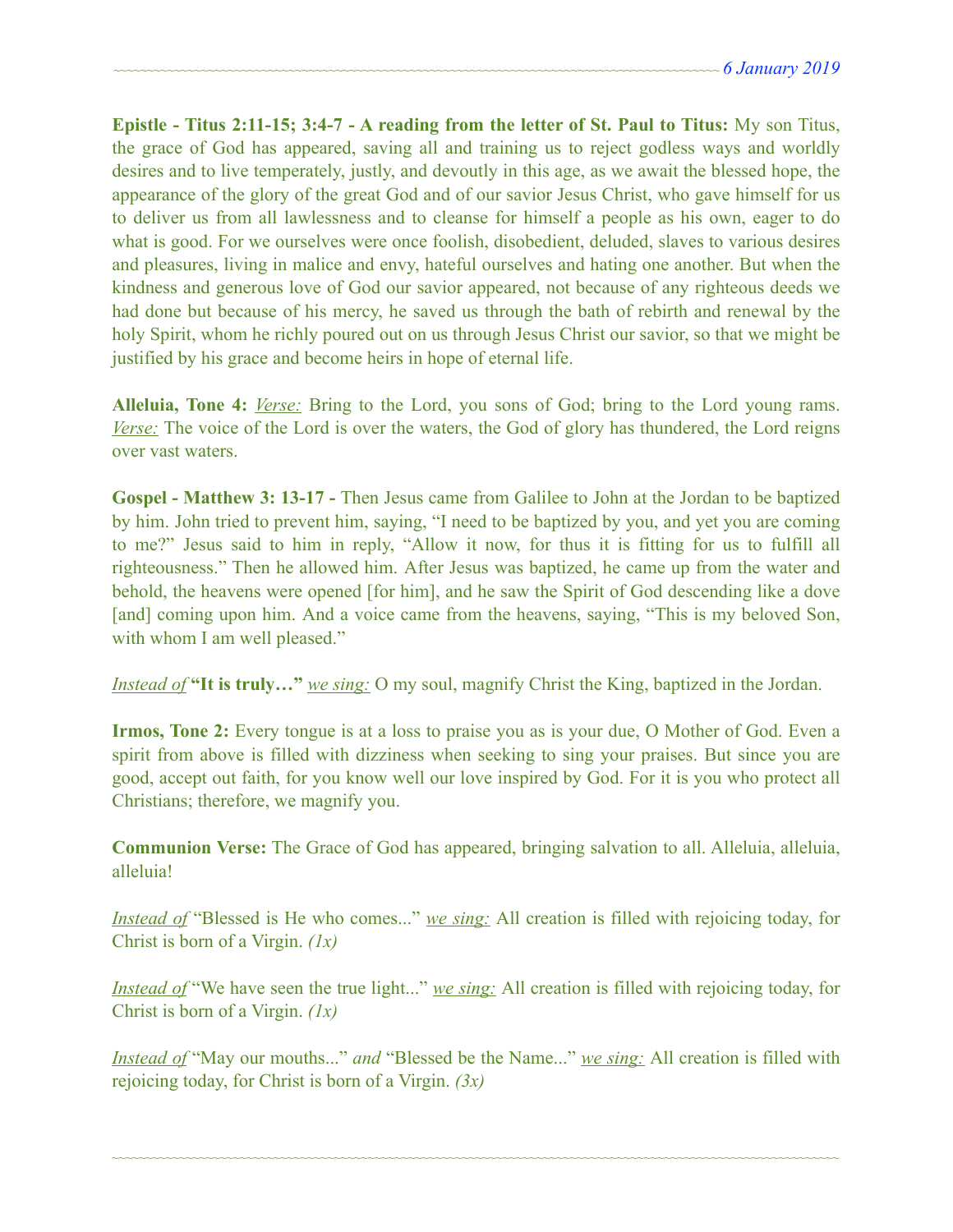**Prayer After Holy Communion:** Having been made worthy to partake in a mystical way of Your immaculate Body and precious Blood, O Christ our God, I acclaim and bless, worship and glorify You, and proclaim the greatness of Your saving acts, now and for ever and ever. Amen. *(more Prayers After Holy Communion on pg. 324-326 in the Anthology book).* 

## $\left| \diamond \right| \diamond \left| \diamond \right|$

*Замість* **Трисвятого** *співаємо:* Ви, що в Христа хрестилися, у Христа зодягнулися. Алилуя!

**Апостол - Тит 2:11-15; 3:4-7 - До Тита послання Св. Ап. Павла читання:** Сину Тите, Божа благодать з'явилася спасенна всім людям і навчає нас, щоб ми, зрікшися нечестя та грішних бажань цього світу, жили тверезо, праведно і благочестиво в нинішньому віці, чекаючи блаженної надії і славного з'явлення великого Бога і Спаса нашого Ісуса Христа, який віддав себе самого, щоб викупити нас від усякого беззаконня та щоб очистити собі народ, що був би його власний, ревний до добрих діл. Та коли з'явилась доброта й любов до людей Спаса нашого Бога, він спас нас не ради діл справедливости, які ми були зробили, але з свого милосердя, купіллю відродження і відновленням Святого Духа, якого вилив на нас щедро через Ісуса Христа, нашого Спаса, щоб ми, оправдані його благодаттю, стали згідно з надією спадкоємцями життя вічного.

**Алилуя, Глас 4:** *Стих:* Принесіть Господеві, сини Божі, принесіть Господеві молодих баранців. *Стих:* Глас Господній над водами, Бог слави загремів, Господь над водами великими.

**Євангеліє - Матея 3: 13-17 -** Тоді прибув Ісус із Галилеї на Йордан до Йоана, щоб христитися від нього; але Йоан спротивлявся йому, кажучи: "Мені самому треба христитися в тебе, а ти приходиш до мене?" Ісус у відповідь сказав до нього: "Залиши це тепер, так бо личить нам здійснити всяку правду." І тоді він залишив його. А охристившись, Ісус зараз же вийшов з води. І ось розкрилось йому небо, і він побачив Духа Божого, який спускався, мов голуб, і зійшов на нього. І голос пролунав з неба: "Це Син мій любий, що його я вподобав."

*Замість* **"Достойно"** *співаємо:* Величай, душе моя, Царя Христа, що хрестився в Йордані.

**Ірмос, Глас 2:** Не зуміє ніякий язик достойно благохвалити, тривожиться й ум, і то надсвітній, коли оспівує тебе, Богородице; одначе ти, благая, прийми віру, бо любов нашу божественну знаєш, бо ти є християн заступниця, тебе величаємо.

**Причасний:** Явилася благодать Божа спасительна всім людям. Алилуя, алилуя, алилуя!

*Замість* "Благословенний, хто йде..." *ми співаємо:* Всесвіт днесь радістю сповняється, Христос родився від Діви. *(1х)*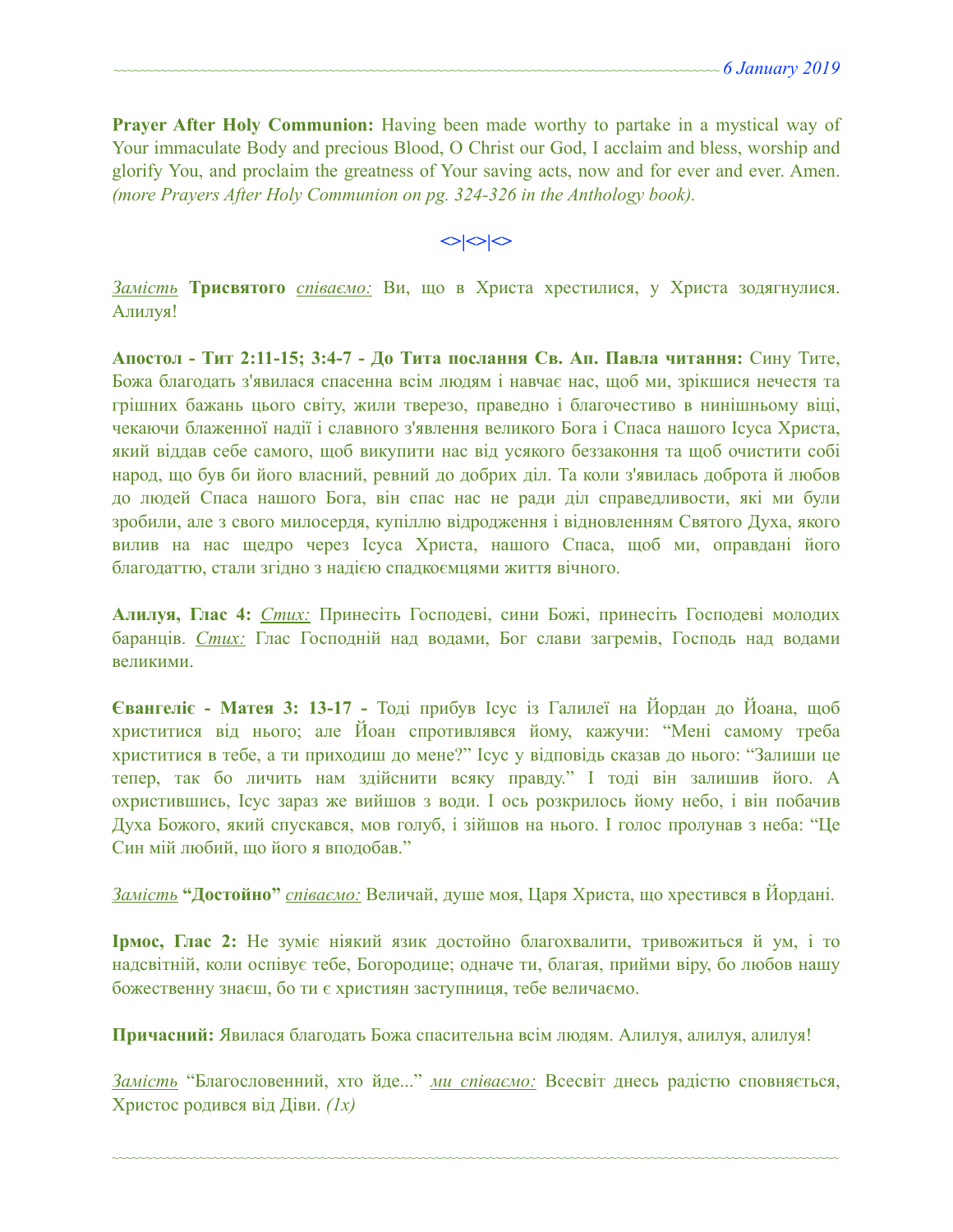*Замість* "Ми бачили світло істинне..." *ми співаємо:* Всесвіт днесь радістю сповняється, Христос родився від Діви. *(1х)* 

*Замість* "Нехай сповняться уста..." *і* "Нехай буде ім'я..." *ми співаємо:* Всесвіт днесь радістю сповняється, Христос родився від Діви. *(3х)* 

**Молитва По Святім Причастю:** Таїнственно удостоївшись бути причасником Твого пречистого тіла і чесної крови, Христе Боже, оспівую і благословлю, поклоняюся, і славлю, і величаю спасіння Твої, Господи, нині і повсякчас, і на віки вічні. Амінь. *(більше Молитов По Святім Причастю на ст. 80-87 в маленькій книжечці "Божественна Літургія")*.

# ANNOUNCEMENTS



✦**CHRISTMAS CANDLE PROJECT:** Since 2012 our Eparchy has been collecting funds to help underprivileged and orphaned children in Ukraine through our Christmas Candle appeal. Our fundraising program,"**Christmas Candle**/**Різдвяна свічка**" is part of a larger global appeal sponsored by Caritas Ukraine. We have had

great momentum over the last few years raising over \$20,000 with support from our BC Parishes as well as Parishes in other Provinces and parts of the United States. **The appeal is once again taking place for the month of December and we encourage everyone to remember these children during the Christmas season with a voluntary donation.** Please place your donation in an envelope marked Christmas Candle and include it with the Sunday collection at any Ukrainian Catholic Church in BC. Donations over \$20 are eligible to receive a tax receipt if requested and cheques can be made out to your Parish with Christmas Candle Project in the Memo. We thank you for your past support and generosity and ask that you continue supporting this appeal as part of your Christmas tradition. Caritas is an organization that is supported and approved by His Beatitude Sviatoslav Shevchuk and His Excellency Bishop Ken Nowakowski. 100% of the proceeds go to Caritas Ukraine. For more information, please contact the coordinators Dana Koren Lupynis or Natalia Lupynis at [nweparchy.christmascandle@gmail.com](mailto:nweparchy.christmascandle@gmail.com) and follow us on Facebook at *Caritas "Christmas Candle/Різдвяна свічка" Campaign, sponsored by NWEparchy*.

✦**HAPPY BIRTHDAY** to TERRI CHYZOWSKI and all those who celebrated their birthdays this past week. May the Lord Our God continue to bless you abundantly and the Holy Mother of God protects you at all times. Многая Літа!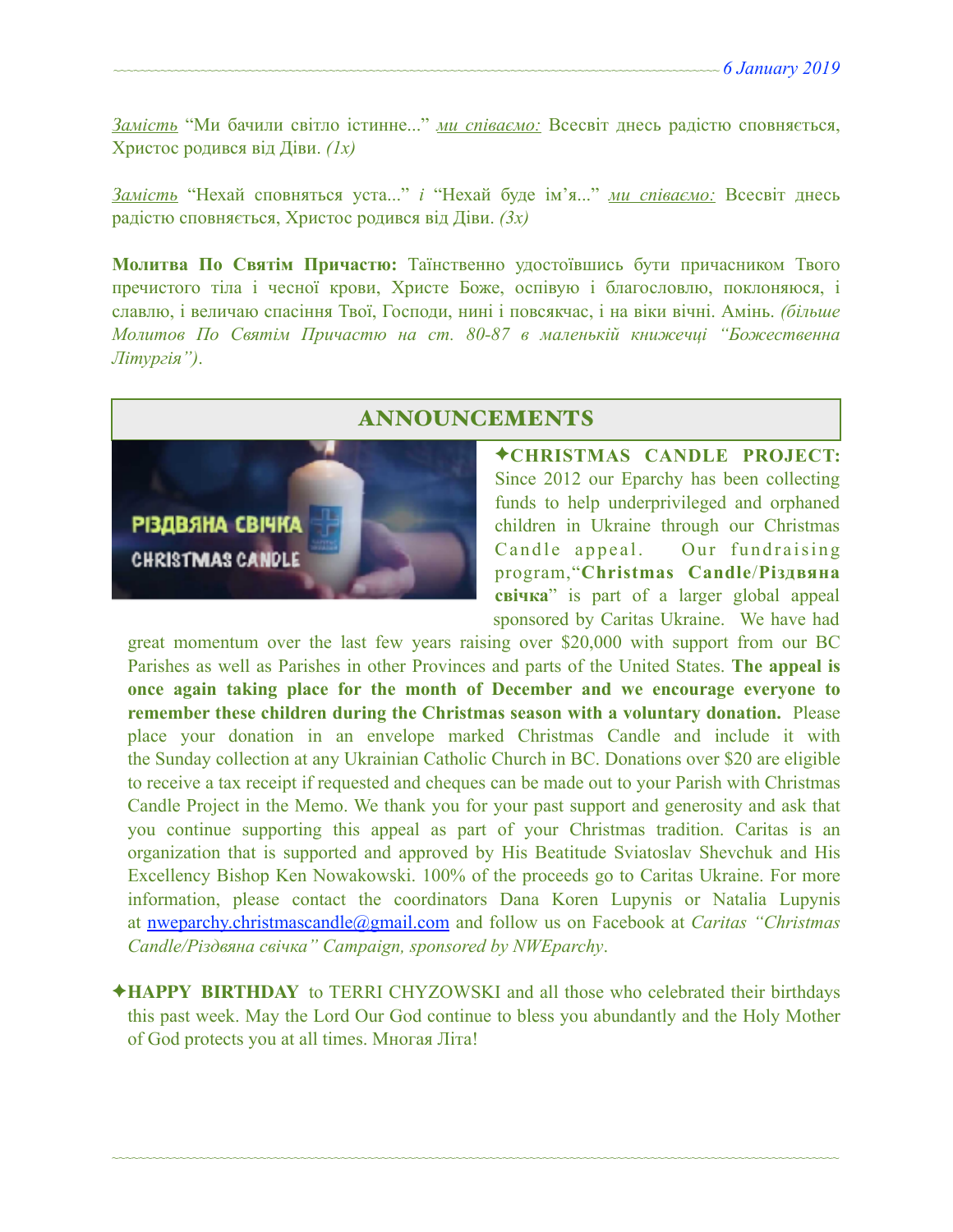- ✦**JORDAN HOME BLESSING:** If you would like Fr. Yuriy to visit your family & bless your home with Jordan water please fill out the Jordan Home Blessing **sign-up sheet** or contact him  $(a)$  st.nicholas.victoria $(a)$ gmail.com or  $(a)$  250.891.4507
- ✦**SVYAT VECHIR DINNER:** The Ukrainian Studies Society is hosting Ukrainian Christmas Eve Traditions, "Svyatay Vechir" ( Holy Night ) dinner on Saturday, January 5th, 2019 at 6.00 PM at the Ukrainian Cultural Centre. This celebration features a traditional meatless buffet dinner of 12 dishes and carolling by the Luna Ensemble. Advanced ticket sales only. Adults: \$45.00, Students: \$20.00, Children 4-6: \$8.00. Call the Ukrainian Cultural Centre 250.475.2585 to purchase or reserve your tickets.
- ✦**PRAYER REQUEST:** Please keep in your prayers GORD HRYHORYSHEN and other members of our parish, our family and friends who are ailing, in hospitals, nursing homes and those who are not able to join actively in their community.
- ✦**ST. NICHOLAS BOOK STORE:** The Divine Liturgy An Anthology of Worship **\$25**; "Christ Our Pascha" Catechism of the Ukrainian Catholic Church/"Христос Наша Пасха" Катехизм Української Католицької Церкви - **\$25**; "Sing to Our God" hymn book - **\$15**; Молитовник "Прийдіте Поклонімся" - **\$10;** "The Rosary - The Prayer Rule of the Mother of God in the Ukrainian Catholic Church" - **\$10.**
- ✦**PARISH CALENDAR OF BIRTHDAYS & ANNIVERSARIES:** If you would like to be included in our Parish Calendar of Birthday and Anniversary celebrations, please put date in our calendar located at the church vestibule. Each week, we will list the names in our parish bulletin so we can celebrate these happy occasions together!
- ✦**JOIN OUR CHOIR:** Do you enjoy singing? Please consider joining our St Nicholas Parish Choir and remember that we ALWAYS looking for new members! Contact Motria Koropecky for details at 250.658.3051.
- ✦**CATECHISM ANNOUNCEMENT:** "*And they were bringing to Him also the infants, in order that He may be touching them; but after the disciples saw it, they rebuked them. But Jesus called them to Himself and said, Let alone the little children to come to Me, and cease hindering them; for of such is the kingdom of God*." We are happy to welcome all children to our St. Nicholas The Wonderworker catechism program. Weekly classes are scheduled Sunday morning during Divine Liturgy. We want your children to learn more about their Catholic faith, sacred scripture, feast days, and religious practices and customs of the Ukrainian Catholic church. If you have any questions, please do not hesitate to contact Marian Chalifoux at 250.507.1005.
- ✦**THRIFTY'S PRE-PAID FOOD CARDS** We all have to buy groceries. Why not have 6% of it returned back to the church at no extra charge! Cards are available in \$100, \$200, and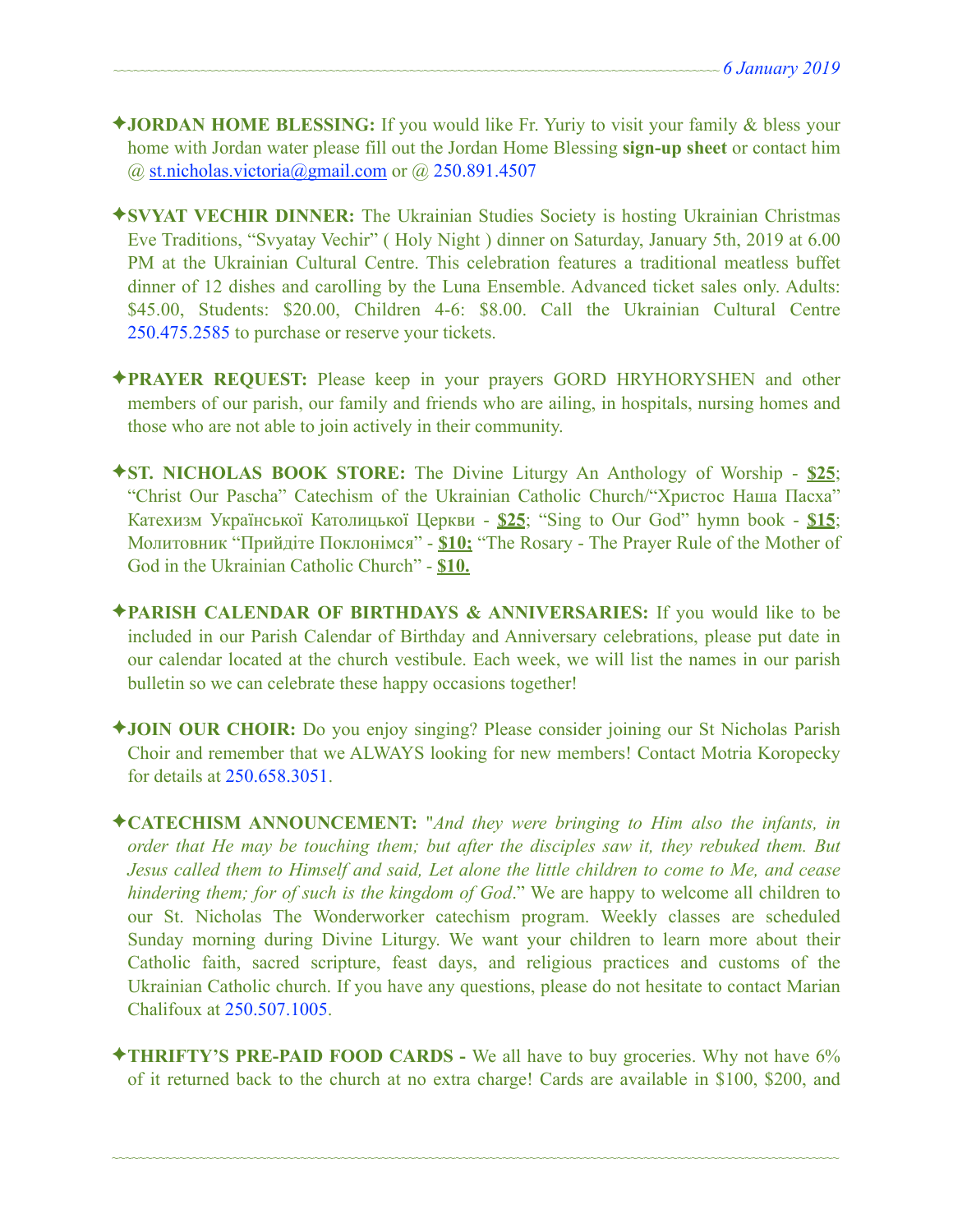\$500 denominations. Talk to Alec after today's liturgy to pre- order your cards. We need to sell A LOT of them! We encourage you to consider purchasing them for yourselves as gifts too.

- ✦**BE A STEWARD:** Have you ever wondered what more can you do to help our parish? Here are some suggestions: **Steward** of property security; **Steward** of grounds cleaning; **Steward** of cleaning church; **Steward** of church linen; **Steward** of outreach; **Steward** of caring; **Steward** of prayer; **Steward** of service. Quite often, our homebound or senior members, once active in their younger years, want to find purpose in their senior years. It's not only about doing but about "BEING" present to others. Contact Fr. Yuriy **OR** Darlene DeMerchant for more information. You will be amazed how "BEING" can make a difference.
- ✦**PARISH LIBRARY:** please visit our parish library and browse through the books on spirituality, church history, iconography, history of the Ukrainians in Canada, children's books and more… The library is located in the church vestibule. Please use a library book sign out form when borrowing a book.
- ✦**SUNDAY COFFEE VOLUNTEERS** act as hosts and serve light refreshments following the Sunday morning Divine Liturgy, providing an opportunity for the faithful to socialize with friends and visitors following their shared worship experience. We thank all of our parishioners who kind volunteer to serve refreshments. Whether you are new to the Parish, or are a longtime members, please join us for coffee. Please speak with Robert if you would like to volunteer.
- ✦**WE SHARE THE AIR:** Please keep it healthy and fragrant free. Someone in this area is scent-sitive. The chemicals used in scented products can make some people sick, especially those with fragrance sensitivities, asthma, allergies and other respiratory ailments. PLEASE DO NOT \*wear perfume, cologne, lotion, aftershave and other fragrances; \*USE unscented personal care products. Be Sensitive to Others. Thank you for your understanding. *St. Nicholas parish.*
- ✦**VESELKA** is sponsoring the Ukrainian Supper on November 30 so bring your family and friends to support their efforts. Veselka is available for performances throughout the year. Please submit requests online. Also Veselka will be hosting a Silent Auction next spring to fund raise for their trip to Ukraine in August 2019. Date: TBA. The dancers are also selling frozen perogies to raise funds for their trip. Visit their website at *[veselkadancers.com](http://veselkadancers.com)* for more information, call their office at 250.475.1174